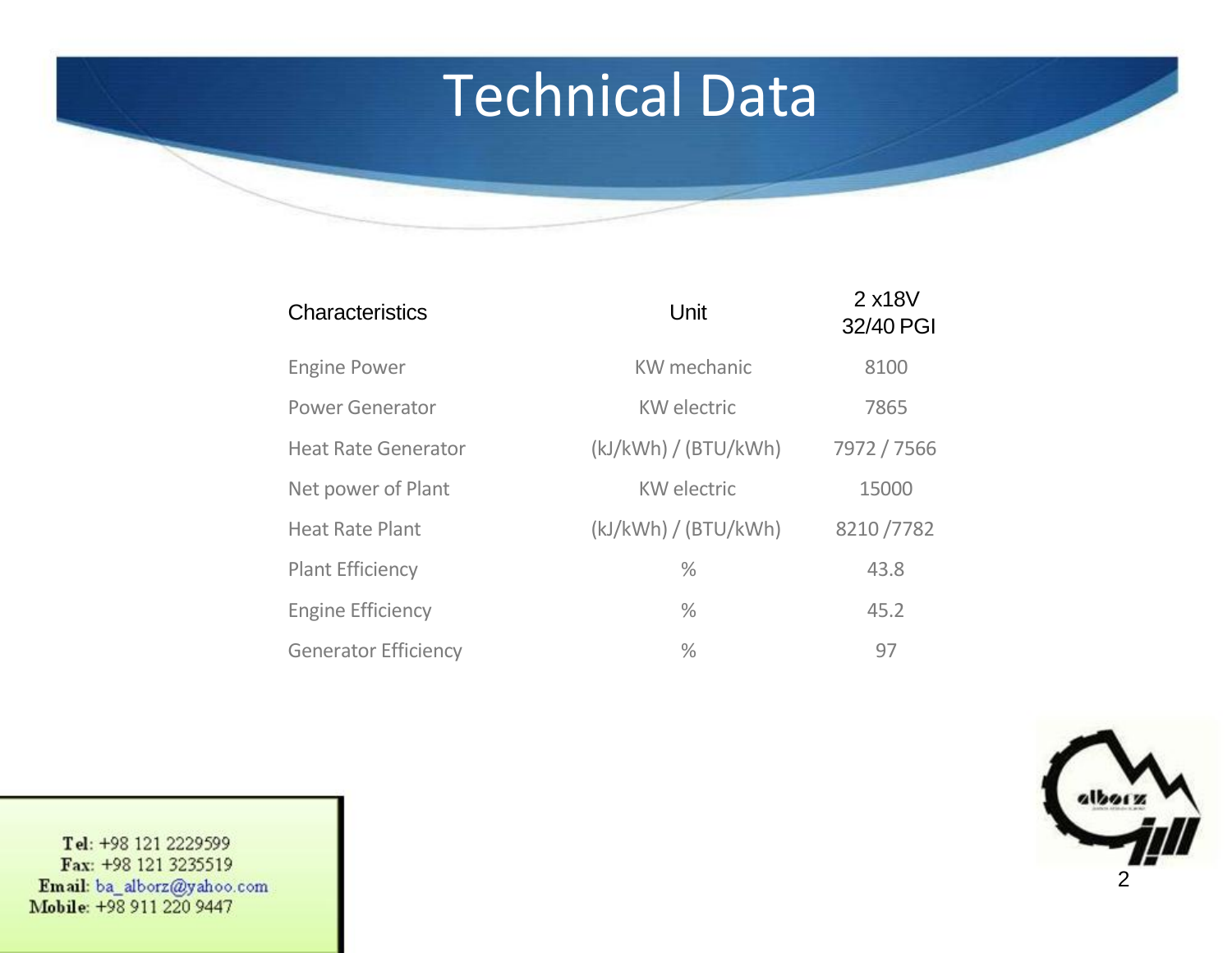

 $\triangleright$  The MAN 18V 32/40 PGI 4 cylinder gas engine with an average speed of 750 rpm

 $\triangleright$  The engine is turbo fed and is post-cooled through its air admission system obtaining one of highest performances on the market

 $\triangleright$  Comparing these engines with others of the same capacity, the 18V 32/40 PGI obtains a reliable performance but in a compact and efficient design

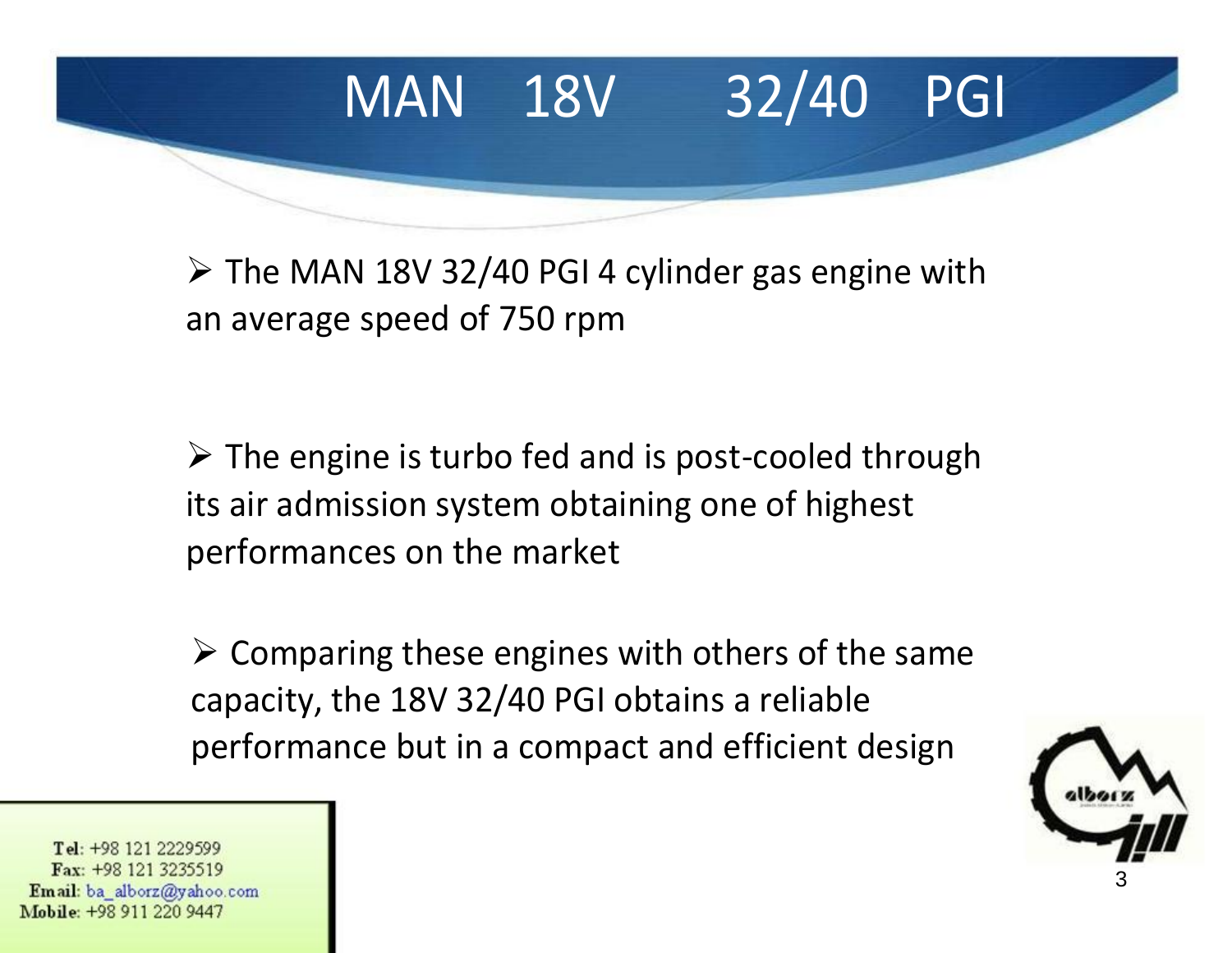# MAN 18V 32/40 PGI

- $\triangleright$  Otto cycle Generator with no sparkle
- $\triangleright$  Ignition system that ensures a long and lasting performance
- $\triangleright$  Closed Water Refrigerating Circuit
- $\triangleright$  Minimum emission levels that comply with the most strict European Regulations and urban centers
- $\triangleright$  Individual ignition control

4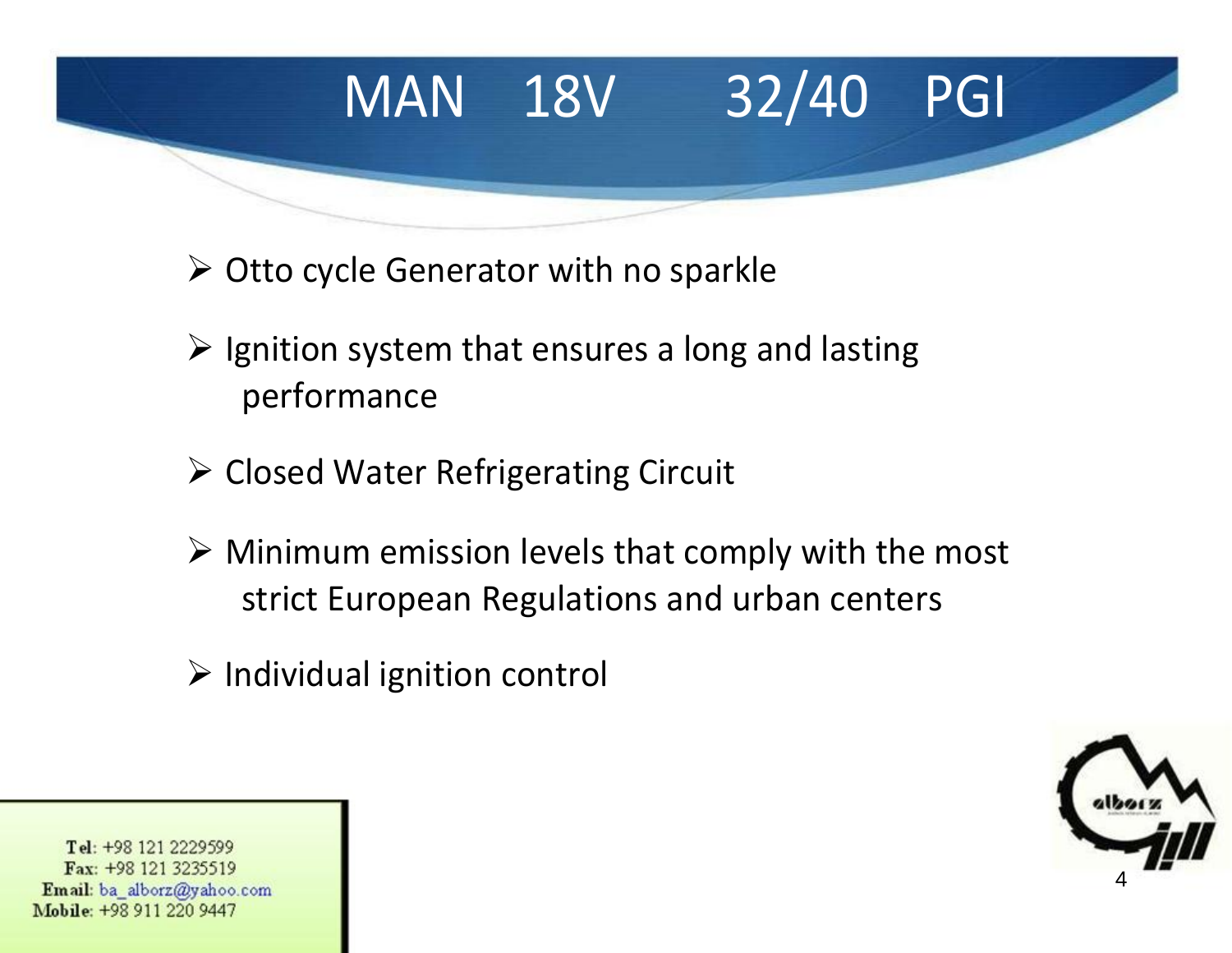#### MAN 18V 32/40 PGI

| $\triangleright$ Fuel:        |                                   |  |
|-------------------------------|-----------------------------------|--|
| $\triangleright$ Natural Gas  |                                   |  |
| $\triangleright$ Consumption: | 45.000 m3/day                     |  |
| Dimension:                    | $13 \times 3.5 \times 5.5$ Meters |  |
| Weight:                       | 136 Ton                           |  |

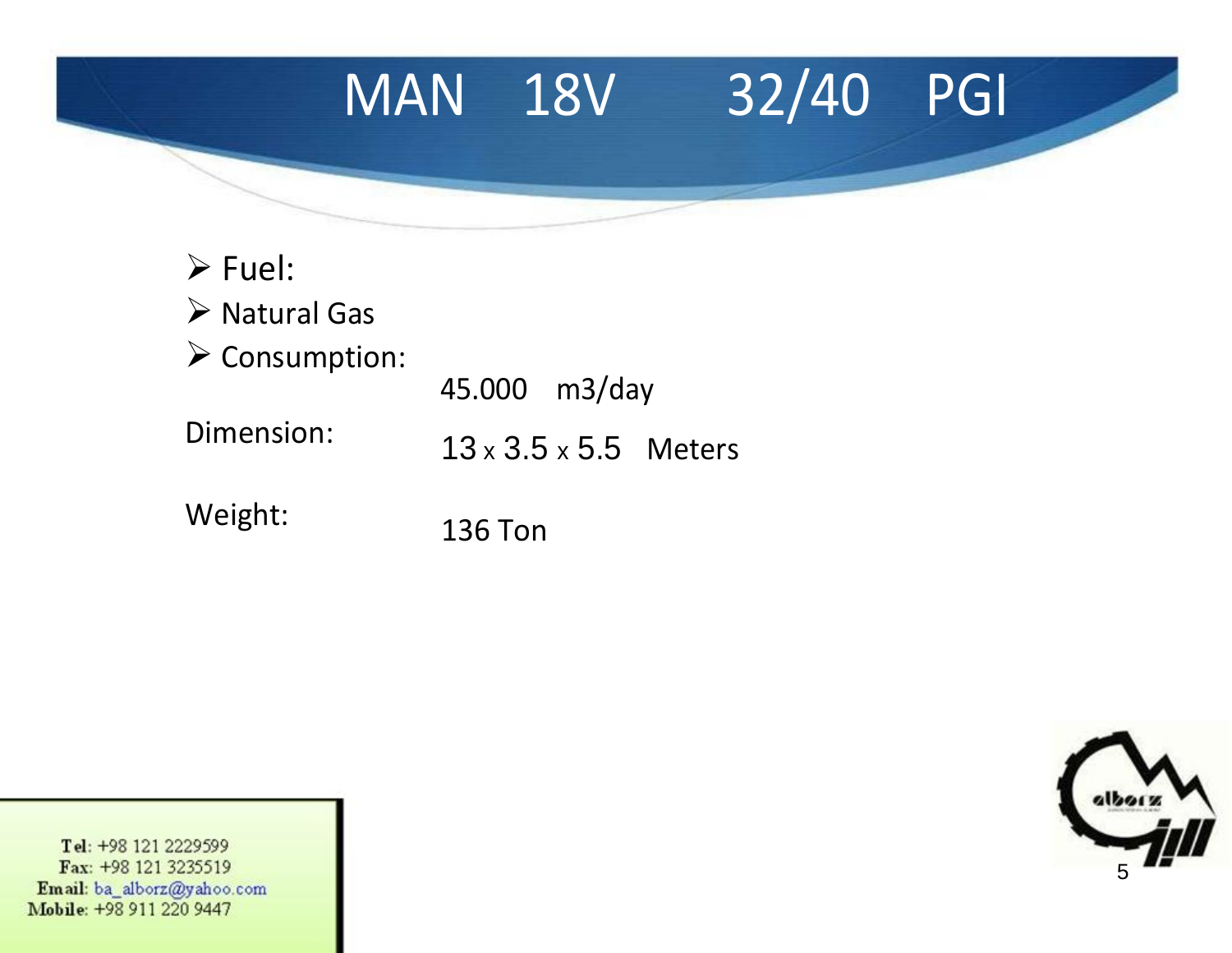#### 32/40 PGI **MAN 18V**



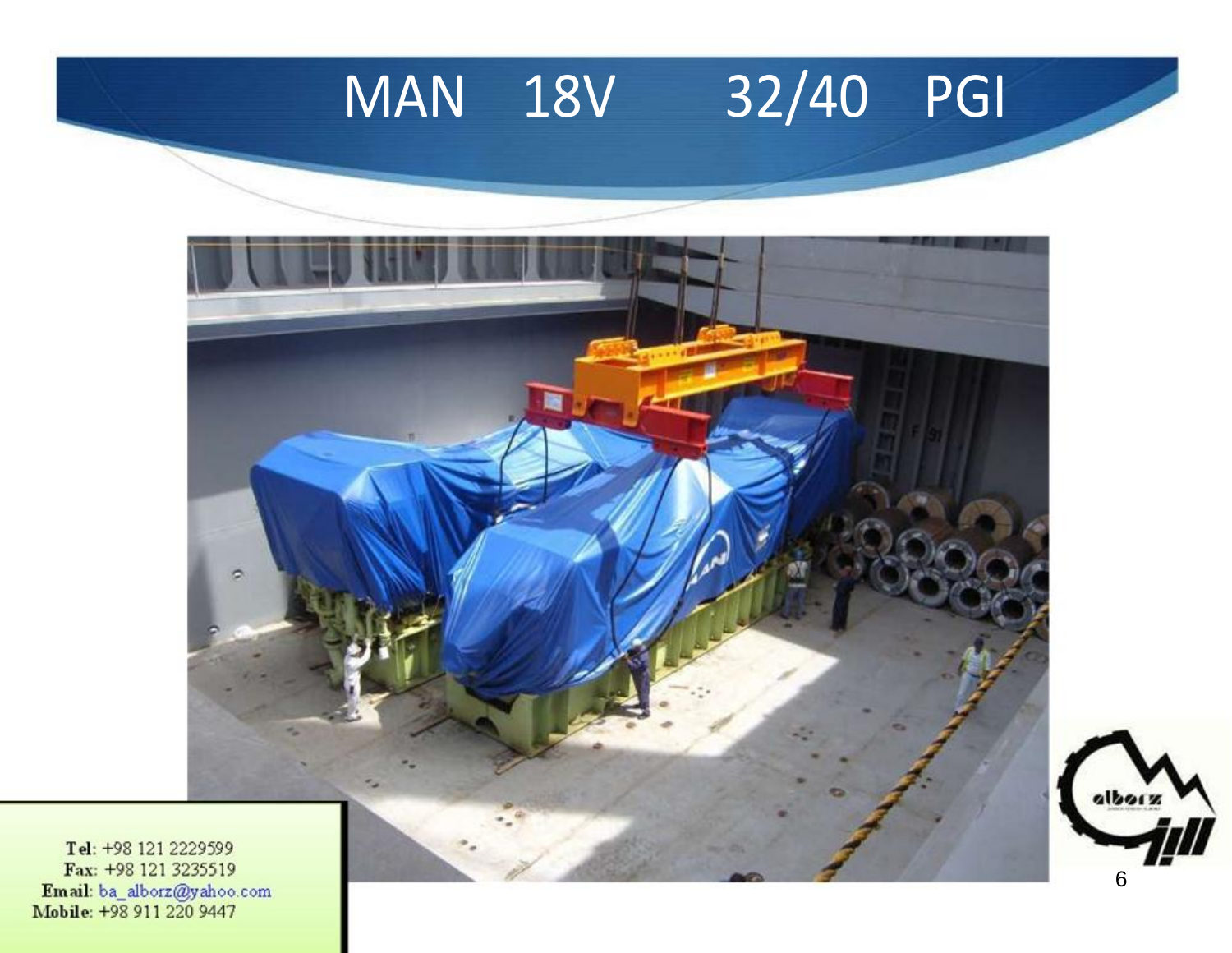



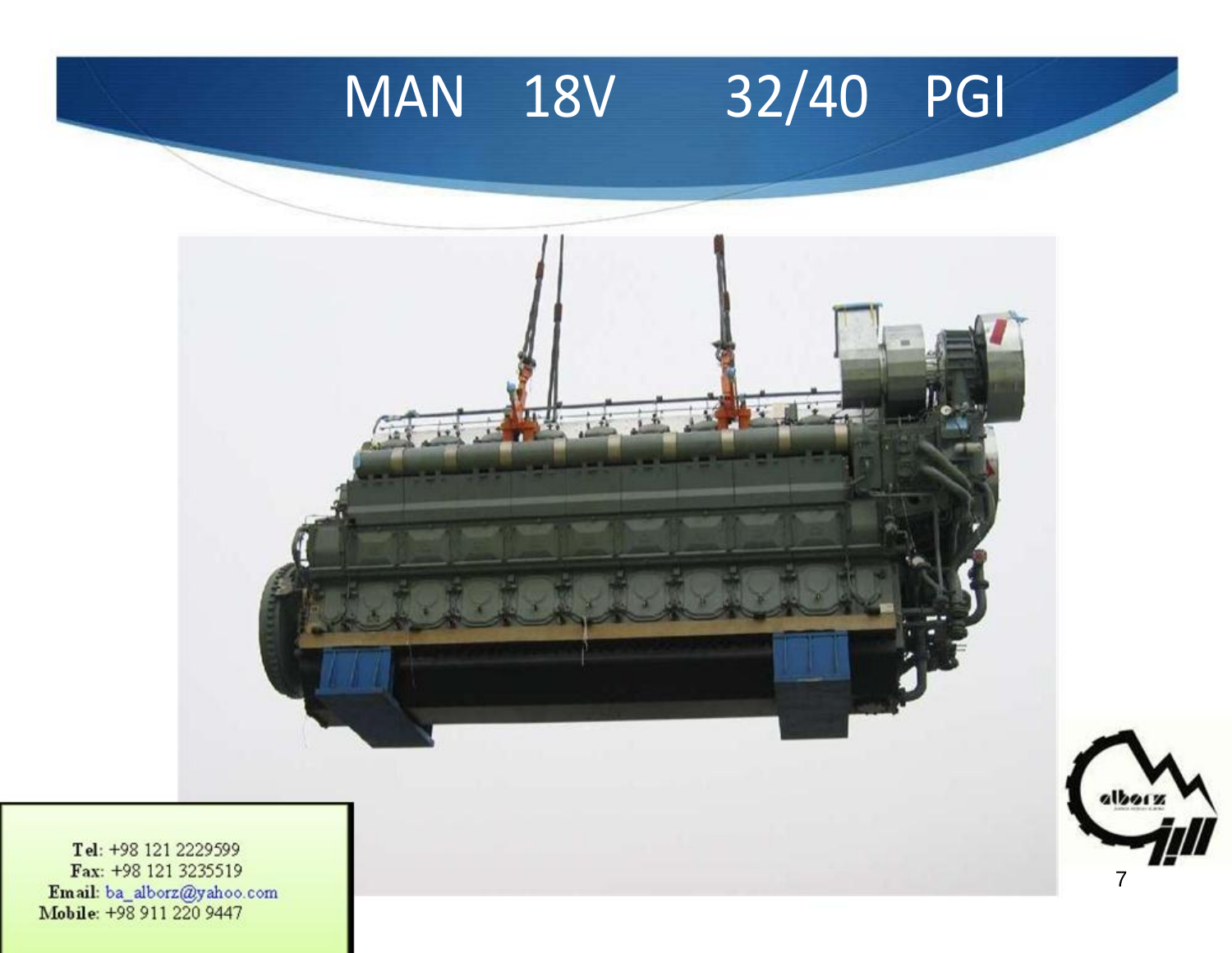## MAN 18V 32/40 PGI